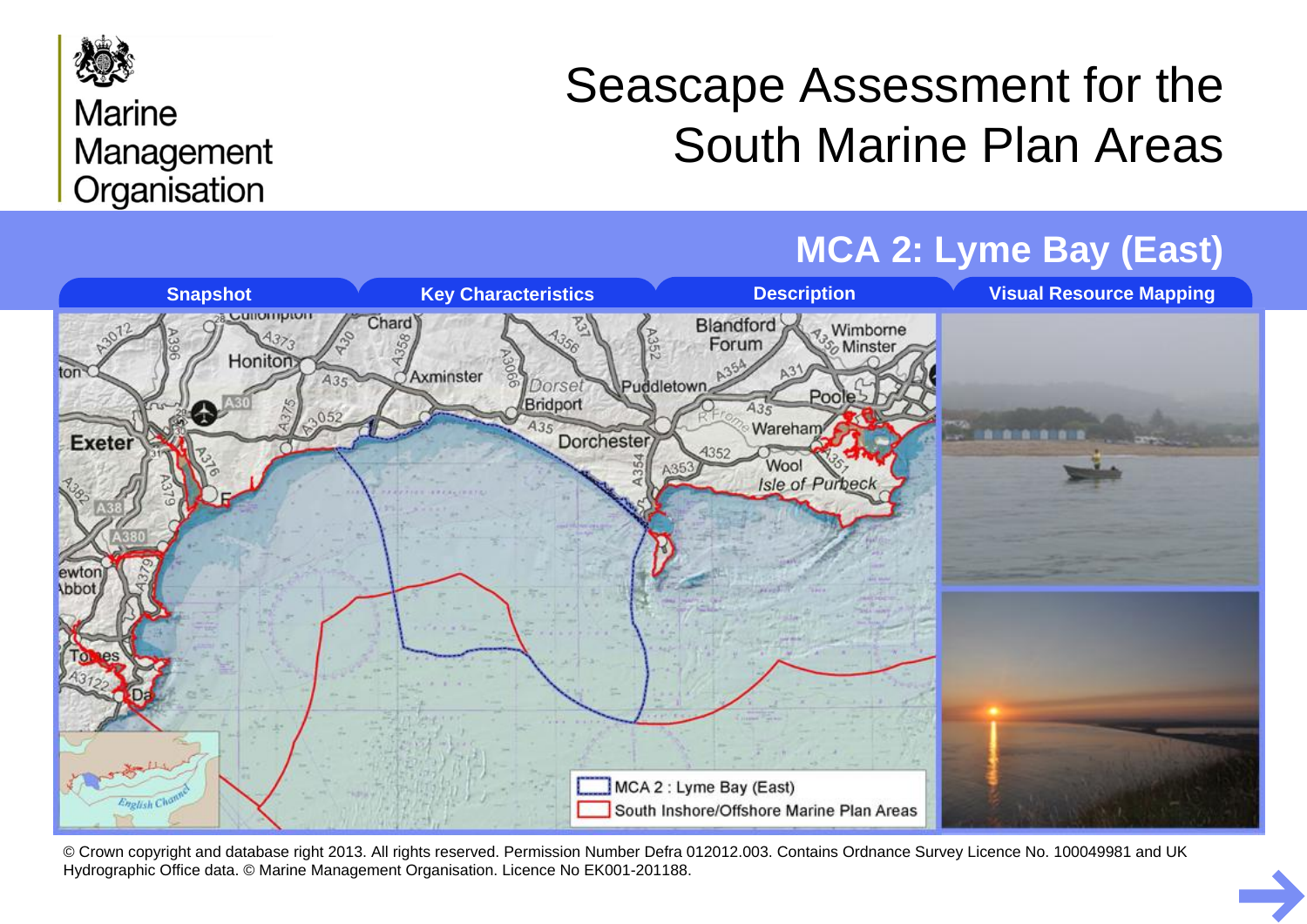Snapshot **Key [Characteristics](#page-3-0) [Description](#page-4-0) Visual [Resource](#page-9-0) Mapping**

#### <span id="page-1-0"></span>**Location and boundaries**

This Marine Character Area (MCA) stretches from Branscombe in the west to the beginning of the causeway linking Weymouth with the Isle of Portland to the south-east. The western boundary marks the transition from Cretaceous chalk and limestone (exposed at Beer Head) to the characteristic Triassic red sandstone associated with the coastline around Sidmouth (MCA 1). This transition is broadly followed offshore, extending to a maximum distance of approximately 36 kilometres (19 nautical miles) from the coast and bathymetry of 57 metres. The offshore boundary is largely consistent with the limits of the inshore marine plan area, also following the 50 metre contour line in parts (shown on the Admiralty Charts) to capture the full extent of waters associated with the Bay. The eastern MCA boundary marks the transition to seas influenced by the strong tides of the Portland Race (MCA 3).

Please note that the MCA boundaries represent broad zones of transition (not immediate breaks in character). Natural, visual, cultural and socio economic relationships between adjacent MCAs play a key role in shaping overall character. Therefore individual MCAs should not be considered in isolation. This MCA is particularly related to MCA 1 (Lyme Bay (West)); together providing a description of the expansive bay as a whole.

#### **Overall character**

This eastern part of Lyme Bay is world-renowned for its varied and highly scenic coastline, with its fossil rich, soft cliffs subject to frequent landslides. The long form of Chesil Beach forms a distinctive eastern edge to the MCA, and an internationally important habitat, combined with the adjacent saline lagoon of the fleet, particularly for birds. Offshore, the bay is exposed to prevailing south-westerlies, including storm surges sweeping into the Channel from the Atlantic. This has resulted in seas strongly associated with ship wrecks, set in the context of a location also of historic importance for trade (and smuggling). The waters of the area are rich in sea life, with rocky ledges and reefs providing valued habitats, including for commercially exploited shellfish and fish; and plankton-rich seas attracting marine mammals, including basking sharks. The area is steeped in famous literary and artistic associations, and today is a popular tourism destination for watersports, fishing, diving as well as coastal recreation and fossil hunting. Long views across the Bay are afforded from high points, as well as out to the Channel.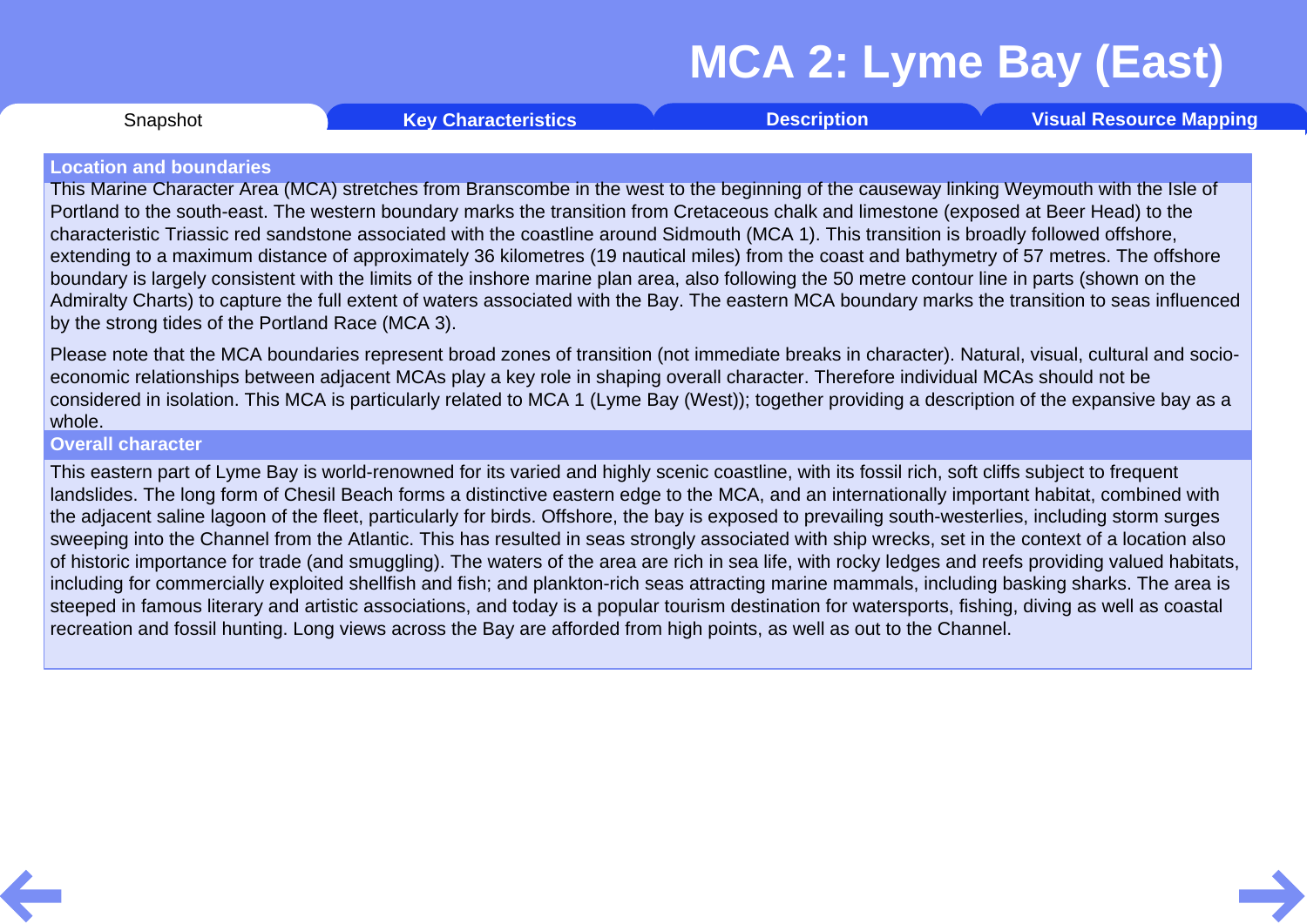| Snapshot                                                                                        | <b>Key Characteristics</b>                                                                                                                                                                                                                                                                                                                                                                                                           | <b>Description</b> | <b>Visual Resource Mapping</b> |  |  |  |  |  |  |
|-------------------------------------------------------------------------------------------------|--------------------------------------------------------------------------------------------------------------------------------------------------------------------------------------------------------------------------------------------------------------------------------------------------------------------------------------------------------------------------------------------------------------------------------------|--------------------|--------------------------------|--|--|--|--|--|--|
| <b>Adjacent National Character Areas (NCAs)</b>                                                 |                                                                                                                                                                                                                                                                                                                                                                                                                                      |                    |                                |  |  |  |  |  |  |
| The adjacent coastline includes the following NCAs as defined by Natural England <sup>1</sup> : |                                                                                                                                                                                                                                                                                                                                                                                                                                      |                    |                                |  |  |  |  |  |  |
| • 138: Weymouth Lowlands                                                                        |                                                                                                                                                                                                                                                                                                                                                                                                                                      |                    |                                |  |  |  |  |  |  |
| • 139: Marshwood & Powerstock Vales                                                             |                                                                                                                                                                                                                                                                                                                                                                                                                                      |                    |                                |  |  |  |  |  |  |
| • 147: Blackdowns                                                                               |                                                                                                                                                                                                                                                                                                                                                                                                                                      |                    |                                |  |  |  |  |  |  |
| <b>Adjacent nationally protected landscapes</b>                                                 |                                                                                                                                                                                                                                                                                                                                                                                                                                      |                    |                                |  |  |  |  |  |  |
|                                                                                                 | The coastline from Lyme Regis to the Fleet is within the Dorset Area of Outstanding Natural Beauty (AONB), with the western part (around<br>Seaton) falling within the Blackdown Hills AONB. Apart from areas of coastal development at Seaton, Lyme Regis and Bridport, the whole<br>coastline is designated as part of the Dorset and East Devon World Heritage Site ('Jurassic Coast'). The undeveloped sections of the coast and |                    |                                |  |  |  |  |  |  |

surrounding waters are also defined as Heritage Coast – East Devon in the west, and West Dorset in the east.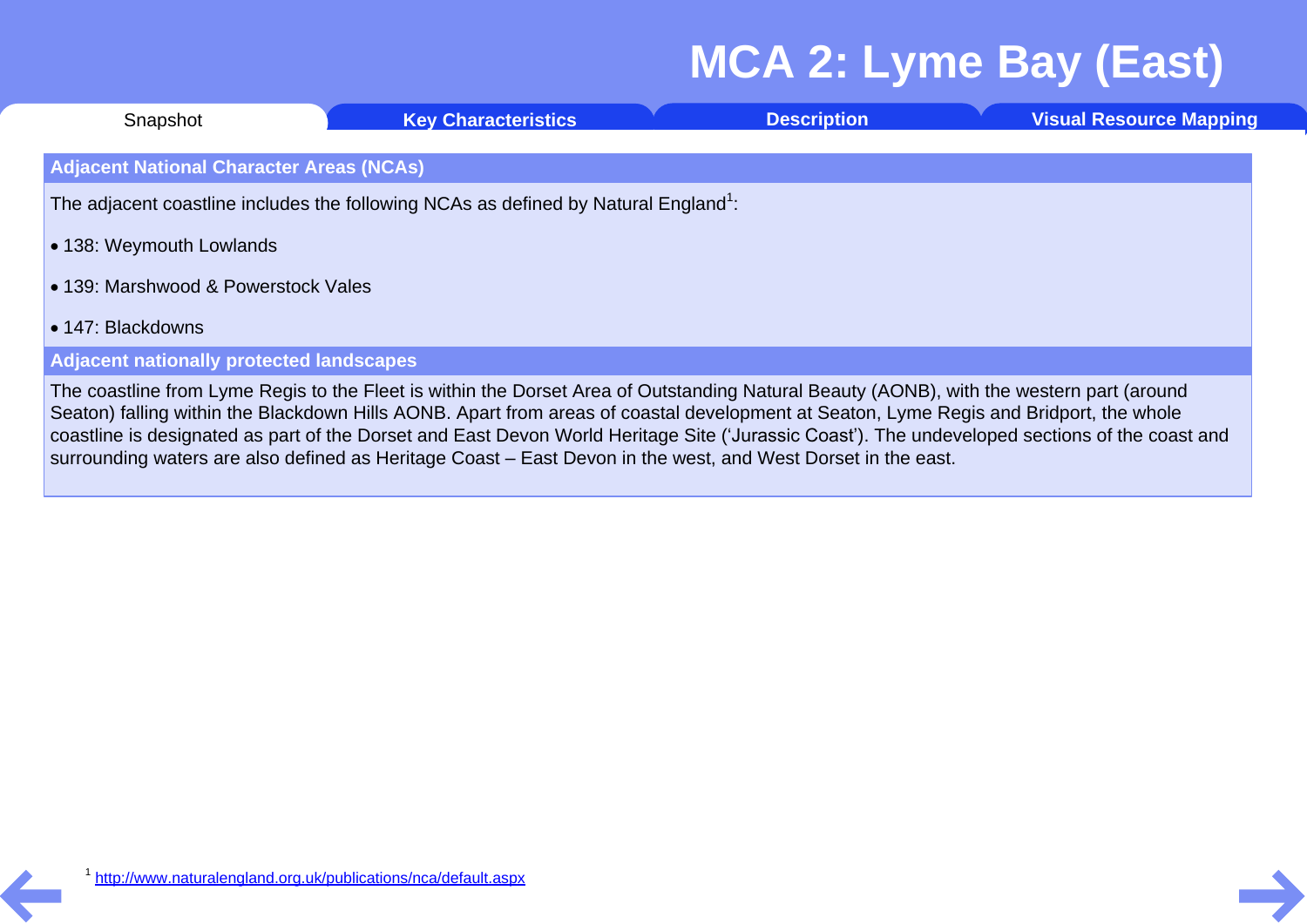<span id="page-3-0"></span>

|           | <b>Snapshot</b><br><b>Key Characteristics</b>                                                                                                                                                                             |           | <b>Description</b>                                                                                                                                                                                                                                                                                                                                                                                                                                                                                                                                                                                                                                                |  | <b>Visual Resource Mapping</b> |  |  |
|-----------|---------------------------------------------------------------------------------------------------------------------------------------------------------------------------------------------------------------------------|-----------|-------------------------------------------------------------------------------------------------------------------------------------------------------------------------------------------------------------------------------------------------------------------------------------------------------------------------------------------------------------------------------------------------------------------------------------------------------------------------------------------------------------------------------------------------------------------------------------------------------------------------------------------------------------------|--|--------------------------------|--|--|
| $\bullet$ | Large sweeping bay backed by a varied coastline, framed to the<br>north-east by the long, narrow shingle spit of Chesil Beach, and to<br>the east by the wedge-shaped Isle of Portland (MCA 3).                           | $\bullet$ | Large number of shipwrecks dating back to the 13 <sup>th</sup> century, often<br>from foundering in gales. Wrecks of cargo ships, submarines and<br>aircraft from both World Wars also present.<br>Lyme Bay as a whole has strong associations with World War 2,<br>particularly D-Day landing practices under Exercise Tiger.<br>Strong historic associations with international trade and smuggling-<br>$\bullet$<br>including the ship building port of Lyme Regis and rope-making<br>industry at Bridport.<br>Famous literary connections (e.g. Thomas Hardy, Jane Austen) and<br>$\bullet$<br>a strong role in the 19th century early development and public |  |                                |  |  |
|           | Includes the highest point of the English south coast at Golden Cap<br>(187 metres), along with the prominent headland of Beer Head (130<br>metres); the latter marking the western extent of chalk cliffs in<br>England. |           |                                                                                                                                                                                                                                                                                                                                                                                                                                                                                                                                                                                                                                                                   |  |                                |  |  |
|           | Sheer eroding cliffs of varied geology, including sandstone, chalk,<br>limestone, mudstone and siltstone, including fossil-rich sections.<br>Majority is within the Dorset and East Devon World Heritage Site.            |           |                                                                                                                                                                                                                                                                                                                                                                                                                                                                                                                                                                                                                                                                   |  |                                |  |  |
|           | A dynamic and ever-changing coastline due to the soft cliffs, site of<br>the largest active landslip in Europe at Black Venn.                                                                                             |           | understanding of palaeontology. Fossil hunting remains a popular<br>pastime.                                                                                                                                                                                                                                                                                                                                                                                                                                                                                                                                                                                      |  |                                |  |  |
| $\bullet$ | Chesil Beach renowned as one of the longest shingle beaches in<br>Europe. Along with the Fleet (the largest lagoon in the UK), the area<br>is Ramsar, SPA and SAC designated.                                             | $\bullet$ | Commercial fishing activity, including netting, potting and trawling,<br>by vessels from Belgium, France and Spain.                                                                                                                                                                                                                                                                                                                                                                                                                                                                                                                                               |  |                                |  |  |
| ∣∙        | $\bullet$<br>Large expanses of Jurassic mudstone and bands of limestone<br>extending offshore, frequently submerged under Holocene sand,<br>$\bullet$<br>mud and gravel sediments.                                        |           | A popular area for watersports as well as recreational fishing and<br>diving charters, with trips to the reefs and wrecks of the area.                                                                                                                                                                                                                                                                                                                                                                                                                                                                                                                            |  |                                |  |  |
|           |                                                                                                                                                                                                                           |           | Coastal tourism and recreation (including beach angling), with the<br>full length of the coastline crossed by the South West Coast Path.                                                                                                                                                                                                                                                                                                                                                                                                                                                                                                                          |  |                                |  |  |
| $\bullet$ | Seas exposed to prevailing south-westerly gales blowing in from the<br>open sea, with some protection from easterly gales by the Isle of<br>Portland. Wind exposure and tidal streams increase further offshore.          |           | A large-scale seascape with characteristically undeveloped coastal<br>horizons defined by elevated ridgelines frequently marked by tree<br>groups. A more remote and 'wild' seascape than MCA 1.                                                                                                                                                                                                                                                                                                                                                                                                                                                                  |  |                                |  |  |
| $\bullet$ | Drying harbours at Bridport, Lyme Regis and Axmouth, along with<br>strong tidal streams at the entrance to Axmouth, can provide<br>difficulties for boats seeking anchorage within this MCA.                              |           | Strong intervisibility with the western part of Lyme Bay and the<br>characteristic wedge-shaped feature of the Isle of Portland (MCA 3)<br>to the east.                                                                                                                                                                                                                                                                                                                                                                                                                                                                                                           |  |                                |  |  |
| $\bullet$ | Submerged sea caves, rare chalk exposures and rocky shores<br>supporting diverse plant and animal life, including seaweeds, kelp<br>beds, sponges, limpets and winkles.                                                   | $\bullet$ | Uninterrupted views to the open seas of the Channel, often with<br>distant views of cargo ships and tankers.                                                                                                                                                                                                                                                                                                                                                                                                                                                                                                                                                      |  |                                |  |  |
|           | Offshore and subtidal bedrock reefs with rare corals, sponges and<br>seaweeds, colourful sea slugs, sea squirts and anemones. These<br>reefs also provide hidden hazards to navigation.                                   |           |                                                                                                                                                                                                                                                                                                                                                                                                                                                                                                                                                                                                                                                                   |  |                                |  |  |
|           | Reefs and plankton-rich seas home to commercial fish species (e.g.<br>mackerel, herring, bass), lobsters and crabs as well as marine<br>mammals such as basking sharks and dolphins.                                      |           |                                                                                                                                                                                                                                                                                                                                                                                                                                                                                                                                                                                                                                                                   |  |                                |  |  |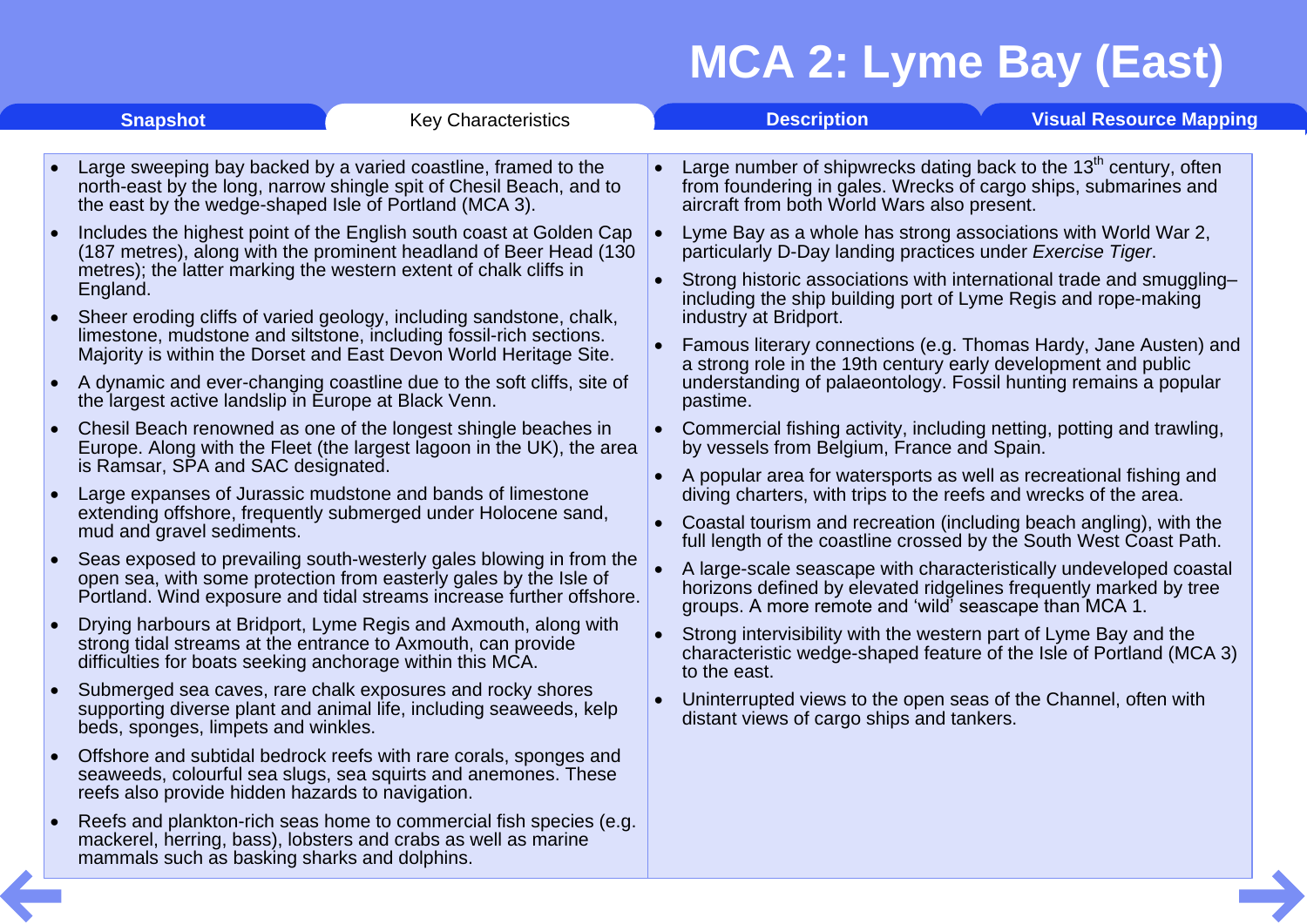<span id="page-4-0"></span>**[Snapshot](#page-1-0) Key [Characteristics](#page-3-0) [Description](#page-4-0) Visual [Resource](#page-9-0) Mapping** 

For ease of reference, the following description text is arranged under three headings, considering the 'Natural', 'Cultural / social' and 'Aesthetic / perceptual' characteristics of the Marine Character Area. It should be noted, however, that all of these aspects combine and interact with each other to varying extents to shape character. This MCA is particularly linked to the adjacent MCA 1 (Lyme Bay (West)). The two descriptions therefore provide a collective reference point for the Bay as a whole.

#### **Natural influences**

The character of this MCA is greatly influenced by its natural and physical assets, not least its stretch of extremely varied, World Heritage Site-designated coastline. The bay is framed in the east by the 18 mile long Chesil Beach – the largest shingle beach in the UK – and a well studied example of the process of longshore drift. The flint and chert dominated pebbles comprising the ridge are graded in size by wave action, and provide important breeding grounds for the little tern and support rare sea pea and sea kale. Along with the adjoining saline lagoon of the Fleet – the largest in the UK – the area is protected by a suite of international and national nature conservation designations (SAC, SPA, Ramsar and SSSI).

The coastline rises westwards to form a series of soft, vertical cliffs which display a continuous sequence of Triassic, Jurassic and Cretaceous rock formations spanning approximately 185 million years of the Earth's history. The classic Jurassic sediments exposed in the cliffs are considered to be the best in Europe, with fossil-rich clays and shales interbedded with limestone in parts. Fossils include vertebrates (famously dinosaurs) as well as invertebrates, including ammonites, corals and insects – which have been studied and collected since the  $18<sup>th</sup>$  century. Cretaceous strata – limestone, chalk, clay and greensand

– also include fossiliferous sections, and form the 'capping' to the higher ground, including Golden Cap (187 metres – the highest point along the south coast). The prominent chalk headland of Beer Head, rising to 130 metres, marks the western extent of chalk in England, before the transition to the Devonian red sandstones which characterise the western part of Lyme Bay (MCA 1).



*Golden Cap*

The soft nature of the underlying geology results in a distinctive smooth, arcuate coastline which is rapidly eroding and dominated by coastal landslips and mass movements. It includes the largest active landslip in Europe at Black Venn, where new material, including fossils, is constantly moved to the base of the cliff and beach. Due to the dynamic nature of the coastline, large sections of the cliffs are sparsely vegetated, allowing their white, golden and ochre colours to stand out distinctively against the sea. Where landslips have occurred, a rich mosaic of calcareous grassland, scrub and self-sown woodland has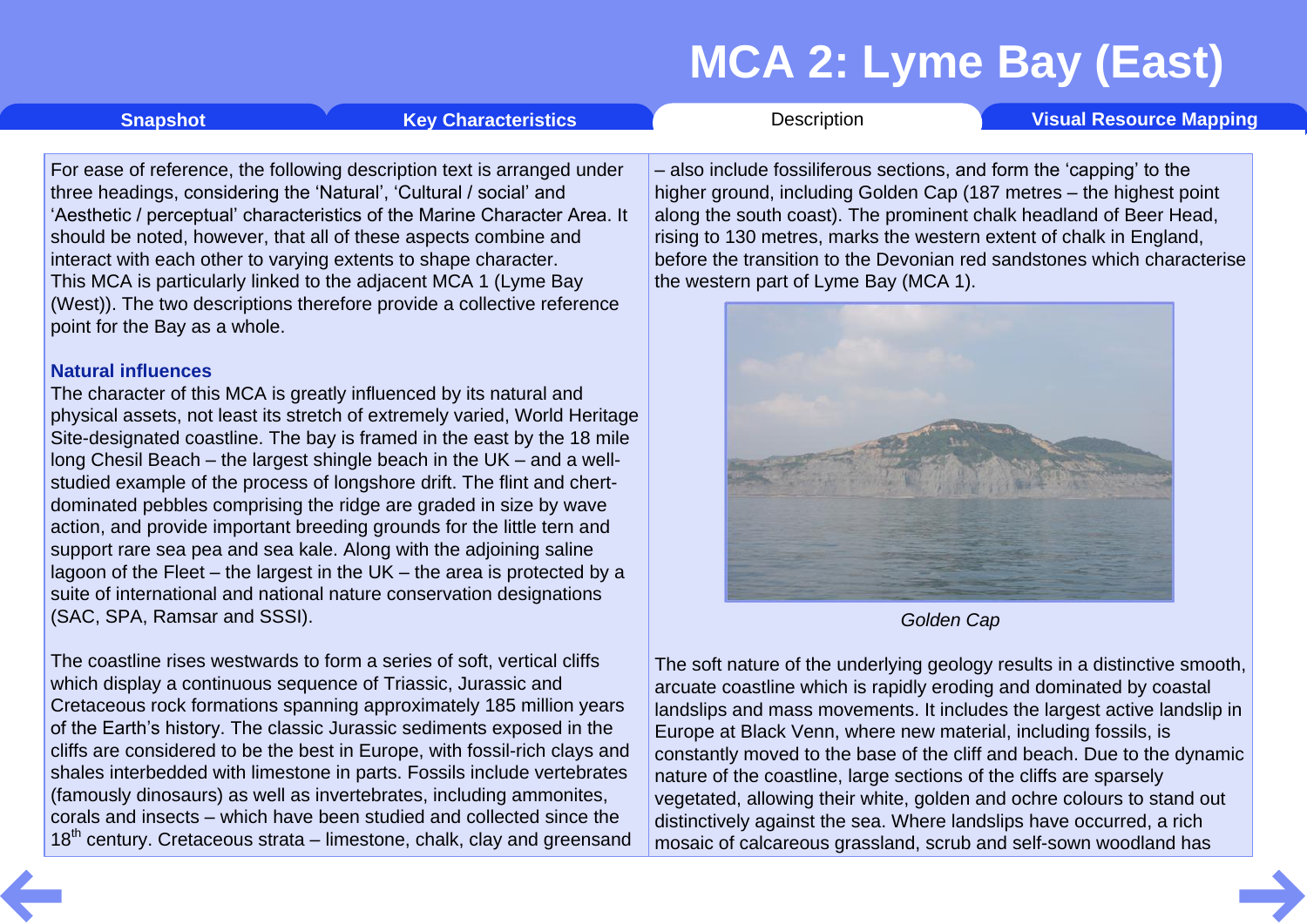**[Snapshot](#page-1-0) Key [Characteristics](#page-3-0) [Description](#page-4-0) Visual [Resource](#page-9-0) Mapping** 

developed, creating internationally important habitats within the Sidmouth to West Bay SAC. The cliffs between Axmouth and Lyme Regis are characteristically clothed by species-rich woodland with a diverse ground flora. This wooded section creates an area of distinct character, with the bright white chalk and limestone cliffs contracting at the base of the rich green treeline.

Offshore, the varied geology extends seaward, with the coastal waters defined by intertidal and submerged rocky reefs, including rare chalk exposures, rock pools and submerged sea cliffs. These are home to a diversity of sealife, including seaweeds, kelp beds, sponges, limpets and winkles. Bedrock reefs further offshore, exposed through the surrounding sand, mud and gravel sediments, are also havens for marine life. These include rare corals, sponges, seaweeds and colourful sea slugs, sea squirts and anenomes. The plankton-rich waters and the Bay's location at the eastern limit of a number of south-western marine species' range, also contribute to the area's rich marine resource. Commercial fish species such as mackerel, herring, bass, pollock, black bream and cod; as well as lobster and crab; are joined by four species of whales and dolphins. Harbour porpoises, bottlenose dolphins, common dolphins and long-finned pilot whales are known to visit the waters, as are basking sharks – using the area in the summer, filtering plankton from the surface waters.

The broad curving form of the Bay, with its south-westerly aspect, means that it is subject to Atlantic storm surges and gales coming off the Channel (which reaches its widest point in this vicinity). Conversely, the distinctive wedge-shaped form of the Isle of Portland, with its elevated plateau, provides shelter to the inshore waters from easterly weather. Exposure therefore increases significantly once the seas pass the end of Portland Bill in the south of the MCA.

The area's rocky reefs, strong tidal conditions (particularly in the east where the Portland Race has an influence) and quickly drying harbours also provide hazards to navigation. Narrow harbour entrances at West Bay (Bridport) and Lyme Regis can be particularly dangerous in periods of hard weather, but both are protected by protruding stone piers (known as The Cobb in Lyme Regis) against south-westerly and westerly weather. At Lyme Regis, a set of leading lights marks the transit into the harbour. A south cardinal buoy indicates the end of a submerged sewer outfall, providing an additional fairway buoy for incoming vessels from the east. At Bridport, the harbour entrance is marked by red and green beacons, along with a sectored fixed white, red and green light on top of the Harbour Master's office.

Entrance to Axmouth Harbour is via the end of a shingle spit where the river meets the sea. The shifting and drying entrance channel, which is also very narrow, is subject to strong tidal flows – six knots or more in spring ebb flows. A pile beacon provides navigation into the channel. Beer also provides open anchorage, but it is advised only in settled, offshore weather<sup>2</sup>.

The distinctive coastline itself, with its natural landmarks (e.g. the ochre-coloured cliffs immediately east of Bridport which are mentioned in the Coast Pilot) provides a guide to vessels navigating through Lyme Bay.

#### **Cultural / social influences**

This is an area steeped in coastal and maritime heritage, which greatly shapes the character experienced today. The strategic importance of the area, with trade links to Europe and further afield via the English Channel, has had a particular influence in its development over the centuries.

<sup>2</sup> Cunliffe, T (2010) *The Shell Channel Pilot: Sixth Edition.* Imray, Camrbidgeshire.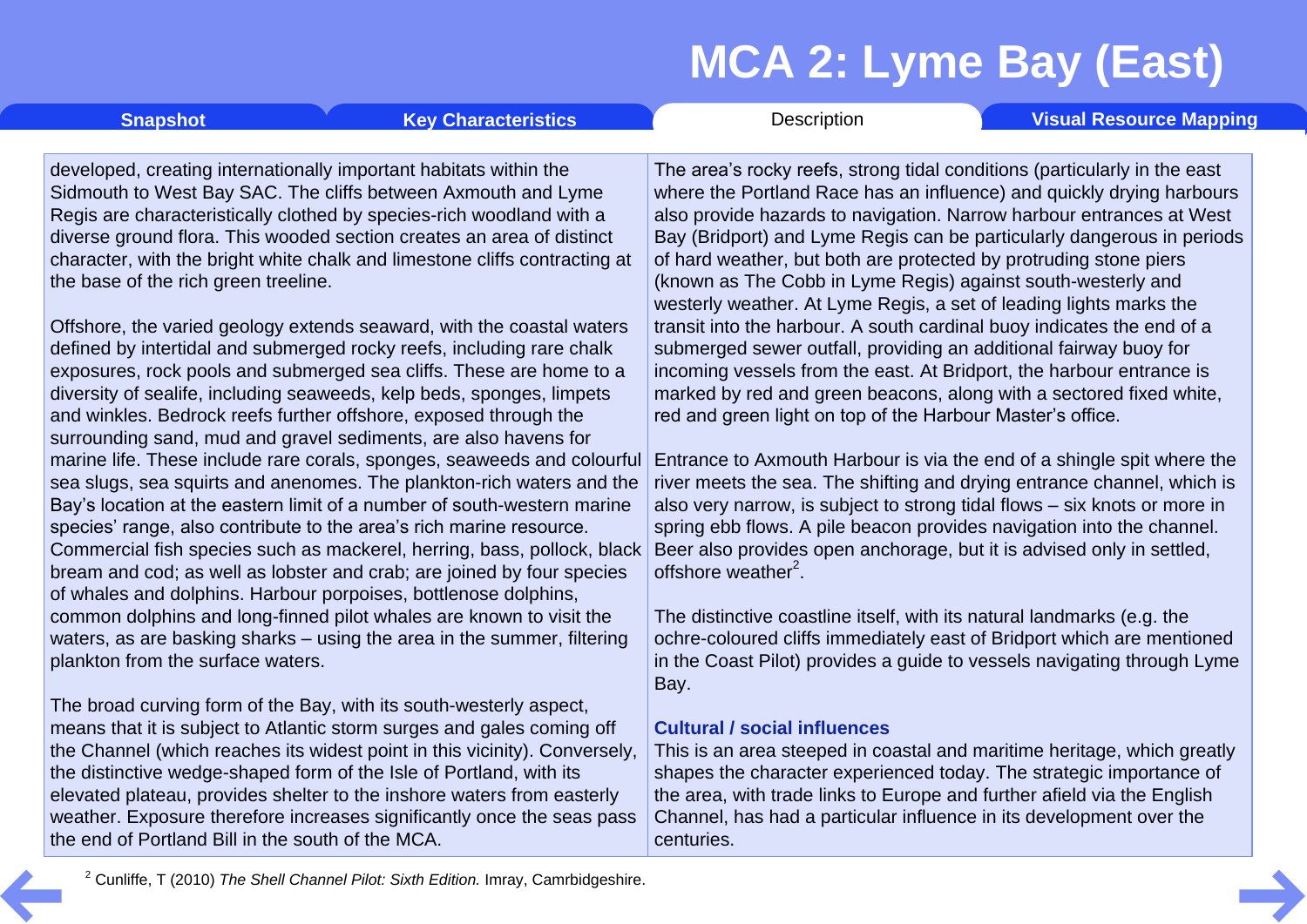**[Snapshot](#page-1-0) Key [Characteristics](#page-3-0) [Description](#page-4-0) Visual [Resource](#page-9-0) Mapping** 

The science of palaeontology in England began at Lyme Regis, with the first confirmed discovery of a fossil *ichthyosaur* by a young local girl, Mary Anning, in 1812. The East Devon and Dorset World Heritage Site designation recognises the part played by this region in the development of the science as well as its intrinsic value as a repository of fossils, as described in the 'Natural influences' section. Fossil hunting continues as a popular pastime along the coastline.

In Saxon times abbots from Sherborne Abbey were granted salt boiling rights by Cynewulf, King of the West Saxons, relating to land on the west bank of the river Lyme. The Abbey once owned part of the town, and salt production continued across the wider area into the medieval period. By the 13th century, Lyme had developed into one of the major British ports and a Royal Charter was granted by King Edward I in 1284, adding 'Regis' to the town's name.

Lyme Regis is well known for 'The Cobb', its harbour wall full of character and history, part of the Grade I listed harbour. The wall of the Cobb provided both a breakwater to protect the town from storms and an artificial harbour. The Cobb was of economic importance to the town and surrounding area, allowing it to develop as both a major port and a shipbuilding centre from the 13th century onwards. Shipbuilding was particularly significant between 1780 and 1850, with around 100 ships launched, including a 12-gun Royal Navy brig called *HMS Snap*. Well sited for trade with France, the port's most prosperous period was from the 16th century until the end of the 18th century. The town's importance as a port declined in the 19th century because it was unable to handle the increase in ship sizes that other ports in the region (e.g. Southampton and Portsmouth) could.

West Bay, the port for Bridport, also developed through international

trade links. It dates back to the 1740s, when hemp and flax were imported to the area from Russia and timber from Scandinavia. Bridport is famously associated with rope manufacture in support of shipping, with one company remaining today from this 750-year old trade. Chalk quarrying around Beer Head also capitalised on the coastal location, with the weighty rock easily transported by sea. Shipwrecks scattered across the sea bed, with particular concentrations near to the area's ports and harbours, paint a picture of the area's long-standing importance in maritime trade. These include the wreck of a vessel stranded in Bridport Harbour in 1280, which subsequently saw the merchants' money and the ship's cargo stolen by locals. Another early wreck (1311) is of a Spanish cargo vessel which foundered near to Lyme Regis. Other ships had their cargo washed ashore, including wine, Spanish wool and flints.

The coastline is notoriously associated with smuggling, marked today by the Smugglers' Trail on the National Trust land at Golden Cap. This includes the famous 18<sup>th</sup> century smuggler Issac Gulliver, known as 'King of the Dorset Smugglers'. Hot spots for smugglers included Lyme Regis itself as well as Chesil Beach, where smugglers landed in darkness, but were able to judge their position owing to the size of the shingle pebbles graded by the sea. Tubs landed here were humped over the beach, and sunk in the quiet waters of the Fleet for collection by Weymouth-based smugglers at a more convenient time. Landing on the beach in stormy weather was a frequent challenge however; on one occasion a 500-ton ship was lifted clean over the beach and into the Fleet by a storm surge<sup>3</sup>.

The strong maritime character of the area, and its influence on the surrounding coastline, is evidenced by a number of famous landmarks used for navigation. The 22 metre high Hardy's Monument, standing on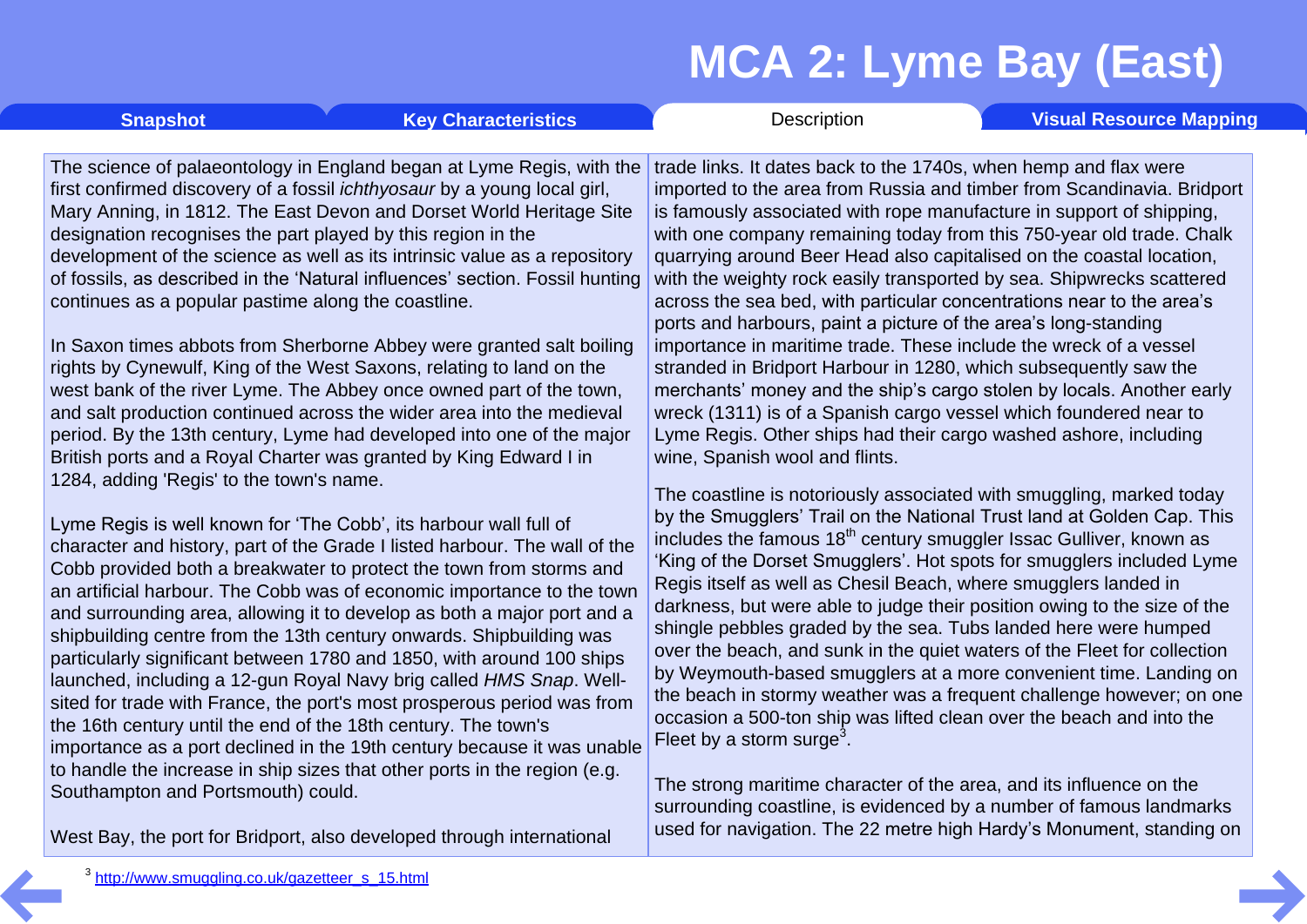**[Snapshot](#page-1-0) Key [Characteristics](#page-3-0) [Description](#page-4-0) Visual [Resource](#page-9-0) Mapping** 

Black Down near Potesham, is a particularly prominent feature. It was erected in 1884 by public subscription in memory of Vice Admiral Sir Thomas Hardy, a commander at the Battle of Trafalgar. The site for the monument was chosen because the Hardy family wanted a monument which could be used as a landmark for shipping. The monument has been shown on navigational charts since 1846, and is visible from a distance of up to 100 kilometres offshore. St Catherine's Chapel, on the aptly named Chapel Hill, Abbotsbury, is also a marker for navigation in the east of the MCA.

In more recent history, Lyme Bay played an important role in both World Wars, with ship and aeroplane wrecks on the seabed (including of German submarines and fighter planes) testament to this. It was the site of Exercise Tiger, a practice run for the D-Day invasion of France in 1944, using the beach at Slapton Sands in Devon as the practice landing area. Today, much of the MCA is defined as a Live Firing Area, retaining its associations with maritime defence.

Today the local economy of the MCA is strongly linked to recreation and tourism – both coastal and marine. The coastline is crossed by the South West Coast Path National Trail with large sections of coast managed by the National Trust. Beer, Seaton, Lyme Regis, Charmouth and Bridport are the main holiday resorts with access to shingle beaches (and an imported sandy beach at Lyme), with further visitor accommodation provided by prominent cliff-top caravan parks, particularly in the east.



*Caravan park near Burton Bradstock*

Anchoring for leisure boats is available at Lyme, Bridport, Axmouth and Beer – Lyme harbour is also popular for recreational sailing. The waters around the harbour are used for various watersports, including sea kayaking and paddle boarding, and are host to the British National Waterskiing Championships.



*Potting off Chesil Beach*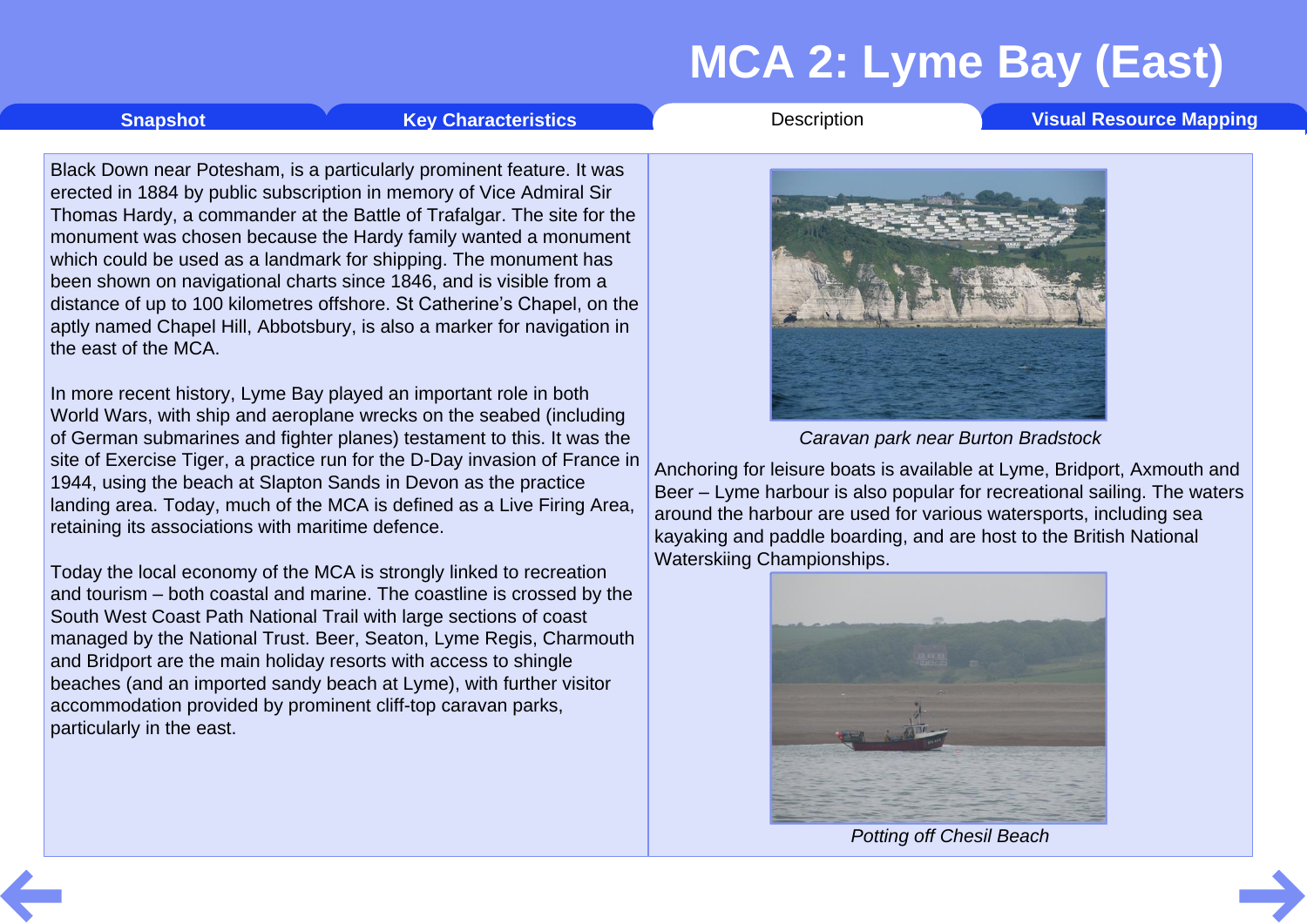<span id="page-8-0"></span>**[Snapshot](#page-1-0) Key [Characteristics](#page-3-0) [Description](#page-4-0) Visual [Resource](#page-9-0) Mapping** 

Both commercial and leisure fishing are key economic activities, capitalising on the area's rich marine life. Inshore trawlers and pot boats (working on a day-trip basis) are based at both Lyme Regis and Bridport, with the waters also attracting trawlers from further afield, including France, Belgium and Spain. At low tide, fishing boats sometimes land their catches on the seaward wall at Bridport, for immediate transport to market. Leisure fishing charters also operate from both harbours, providing trips around the bay, sea angling and diving, including on the numerous wreck sites. Beach-based angling is also popular, particularly from Chesil Beach and the adjacent Cogden Beach.



*Lyme Regis beach with views towards Golden Cap* **Aesthetic and perceptual qualities**

The seas in this part of Lyme Bay are renowned for being rough and particularly wild during storm surges, with famous stories of ship wrecks adding to a sense of foreboding during these conditions. Poor weather can close in quickly, with low cloud and fog impeding visibility and high cliffs shrouded in mist, contributing to an eerie character and feelings of being at the mercy of nature. Conversely, in calm, clear conditions,

expansive scenic views across and within the Bay are afforded, with the sea taking on a millpond quality, dappled with changing light and evoking a strong sense of tranquillity. The high points surrounding the bay, including Golden Cap and the Isle of Portland (MCA 3) offer dramatic and long-reaching views across the Bay, with glimpses of Dartmoor sometimes possible from Golden Cap. Uninterrupted views out into the Channel are often marked by the shapes of cargo ships on the horizon as they travel through the English Channel's shipping lanes. The coastline itself is defined by expansive stretches that remain undeveloped, further enhancing the area's sense of remoteness and unspoilt qualities. Colourful beach huts, Victorian hotels and some modern developments are associated with the main coastal resorts (particularly Seaton), adding a human scale to the coastline. The area's dramatic coastline and dynamic seas have provided artistic, literary and scientific inspiration to many over the decades, including Dorset's most famous literary figure, Thomas Hardy. Hardy walked on Chesil Beach many times, observing the fishermen and bathers as he took the air. It is featured in *The Well-Beloved* (1897). More recently, Chesil Beach provided the name and inspiration for the acclaimed 2007 novel by Ian McEwan.

Lyme Regis town also has strong literary connections, including as the setting for John Fowles's *The French Lieutenant's Woman* (1969) and for part of Jane Austen's *Persuasion* (1818). Austen stayed in the town with her family in 1804, with letters to her sister Cassandra documenting time spent strolling along The Cobb. It also has connections to famous artists, including JMW Turner, who included a scene of Lyme Regis as part of his 1811 collection of watercolours entitled *Picturesque Views on the Southern coast of England*. The town remains a hub for artists, with many galleries showcasing their work which often has a maritime theme.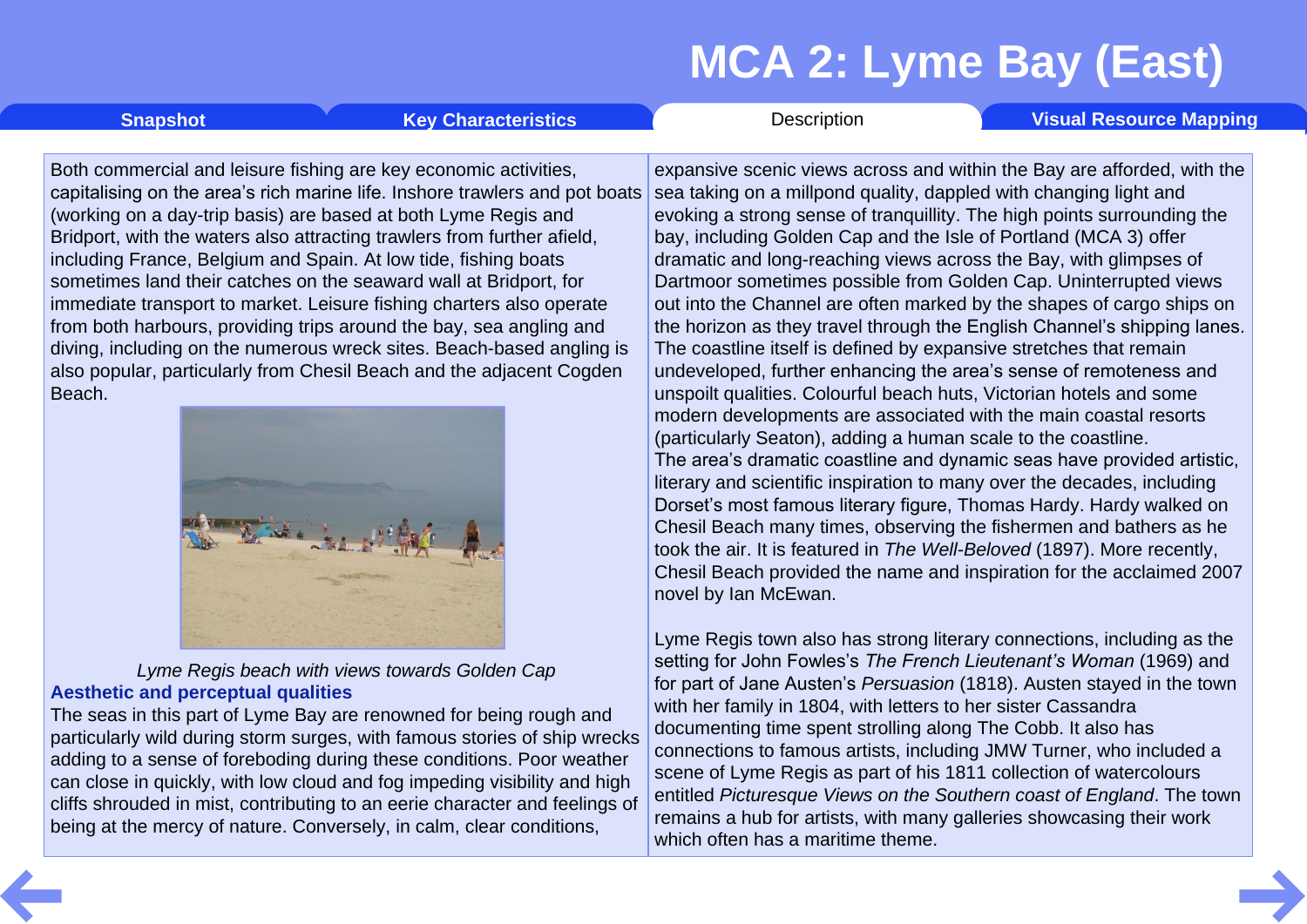**[Snapshot](#page-1-0) Key [Characteristics](#page-3-0) Construction [Description](#page-4-0)** Visual [Resource](#page-9-0) Mapping

#### <span id="page-9-0"></span>**Land with views of MCA 2**

Land with sea views (percentile)



100

- Views of MCA 2 extend from elevated land west of Hope's Nose to St Alban's Head and the Purbeck Ridge, situated within Dorset AONB and partly within Purbeck Heritage Coast.
- Extensive views can be gained from broad areas along the coastline, including sections of the South West Coast Path and 5- 10km inland including at Osmington, Nottington, Eggardon Hill, Fishpond Bottom, Broad Down, the western edge of the Isle of Portland and to the north east of Beaminster.
- Mapperton and North Poorton (more than 10km inland) have good views of the MCA. These areas are surrounded by areas with sea views that are not as extensive.
- Locations within the Dorset and East Devon Coast World Heritage Site and the East Devon and West Dorset Heritage Coasts have relatively high views of this MCA.
- Elevated land east of Exmouth, along East Hill, Wootton Fitzpaine, Bettiscombe and between Weymouth Bay and Lulworth Cove also has high views of the MCA.
- Infrequent views can be gained inland from Yarcombe (Blackdown Hills AONB), along the Exe Valley (including part within the East Devon AONB) to Chaffcombe and Chalmington in the Dorset AONB.

© Crown copyright and database right 2013. All rights reserved. Permission Number Defra 012012.003. Contains Ordnance Survey Licence No. 1 to 20<sup>21</sup> to 40<sup>41</sup> to 60<sup>61</sup> to 80<sup>81</sup> to 80<sup>81</sup> to 80<sup>81</sup> to [10](#page-8-0)0<br>© Crown copyright and database right 2013. All rights reserved. Permission Number Defra 012012.003. Contain<br>100049981 and UK Hydrographic Office data. ©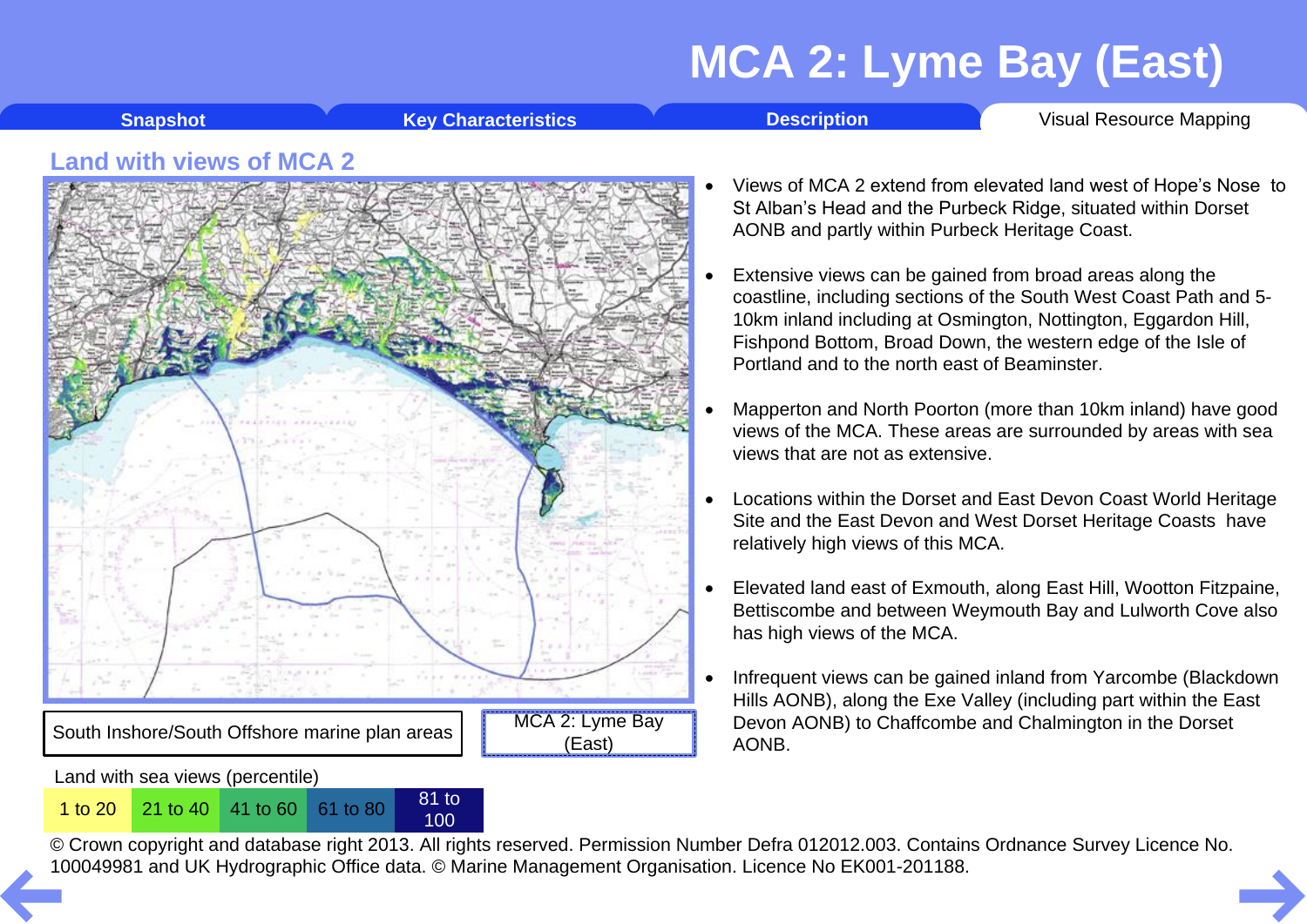**[Snapshot](#page-1-0) Key [Characteristics](#page-3-0) [Description](#page-4-0)** Visual [Resource](#page-9-0) Mapping

#### <span id="page-10-0"></span>**Visibility of sea from land**

Relative visibility of the sea surface from viewers on land



0-1km from the High Water Mark 1-5km from the High Water Mark







5-10km from the High Water Mark 10-20km from the High Water Mark

|                                          | South Inshore/South Offshore marine plan areas |                                     |  |                     |          |  |  |  |  |  |
|------------------------------------------|------------------------------------------------|-------------------------------------|--|---------------------|----------|--|--|--|--|--|
|                                          |                                                | MCA 2: Lyme Bay (East)              |  | Location of viewers |          |  |  |  |  |  |
| Visibility of sea from land (percentile) |                                                |                                     |  |                     |          |  |  |  |  |  |
|                                          |                                                | 1 to 10 11 to 20 21 to 30 31 to 40  |  |                     | 41 to 50 |  |  |  |  |  |
|                                          |                                                | 51 to 60 61 to 70 71 to 80 81 to 90 |  |                     | $91$ to  |  |  |  |  |  |

© Crown copyright and database right 2013. All rights reserved. Contains Ordnance Survey Licence No. 100049981 and UK Hydrographic Office [da](#page-9-0)ta. © Marine Management Organisation. License No. EK001-201188.